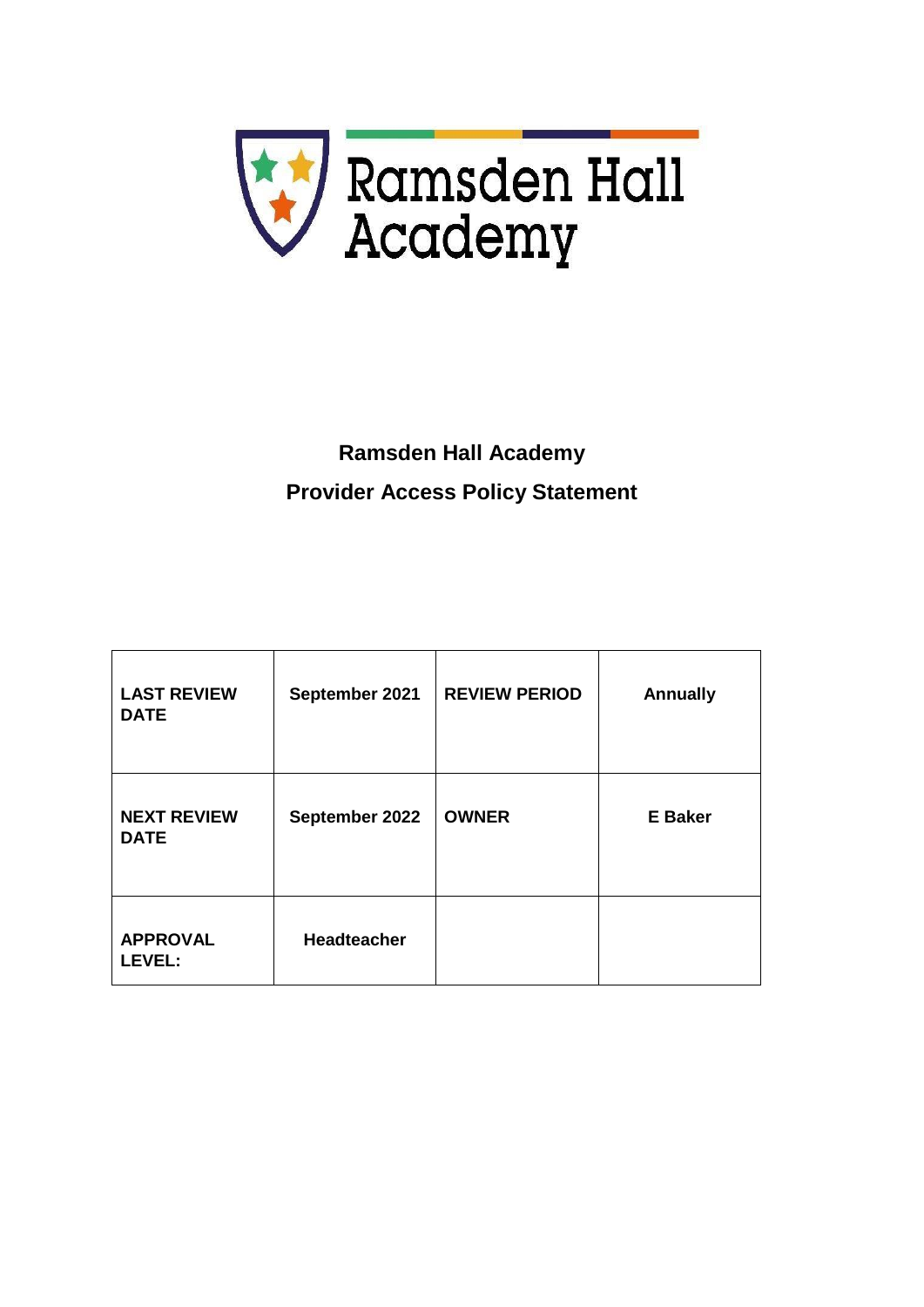### **Introduction**

This policy statement sets out the school's arrangements for managing the access of providers to pupils at the school for the purpose of giving them information about the provider's education or training offer. This complies with the school's legal obligations under Section 42B of the Education Act 1997.

## **Pupil entitlement**

All pupils in years 7-11 are entitled:

- to find out about technical education qualifications and apprenticeships opportunities, as part of a careers programme which provides information on the full range of education and training options available at each transition point;
- to hear from a range of local providers about the opportunities they offer, including technical education and apprenticeships – through options events, assemblies and group discussions and taster events;
- to understand how to make applications for the full range of academic and technical courses.

#### **Management of provider access requests**

A provider wishing to request access should contact Amanda McIver, Transition Manger on

either 01277 624580 or [amciver@ramsdenhall.org.uk.](mailto:amciver@ramsdenhall.org.uk)

Our academies' policies on safeguarding set out each academies' approach to allowing providers into school as visitors to talk to our students.

#### **Opportunities for access**

Upon contacting our Transition Manager, we can arrange a suitable time and date for you to

come into the academy to meet with students and/or parents/carers.

#### **Timetabled Career Lessons, Assemblies & Events**

Careers discussions and lessons take place during life skills lessons across the curriculum for all year groups. Assemblies take place on a Wednesday afternoon and have various topics.

Essex Youth Support & Guidance Team meet with pupils in Year 9 & 11 by attending their annual review meetings. They also come and visit the students throughout Year 10 & 11.

Any external visitors would be welcome too.